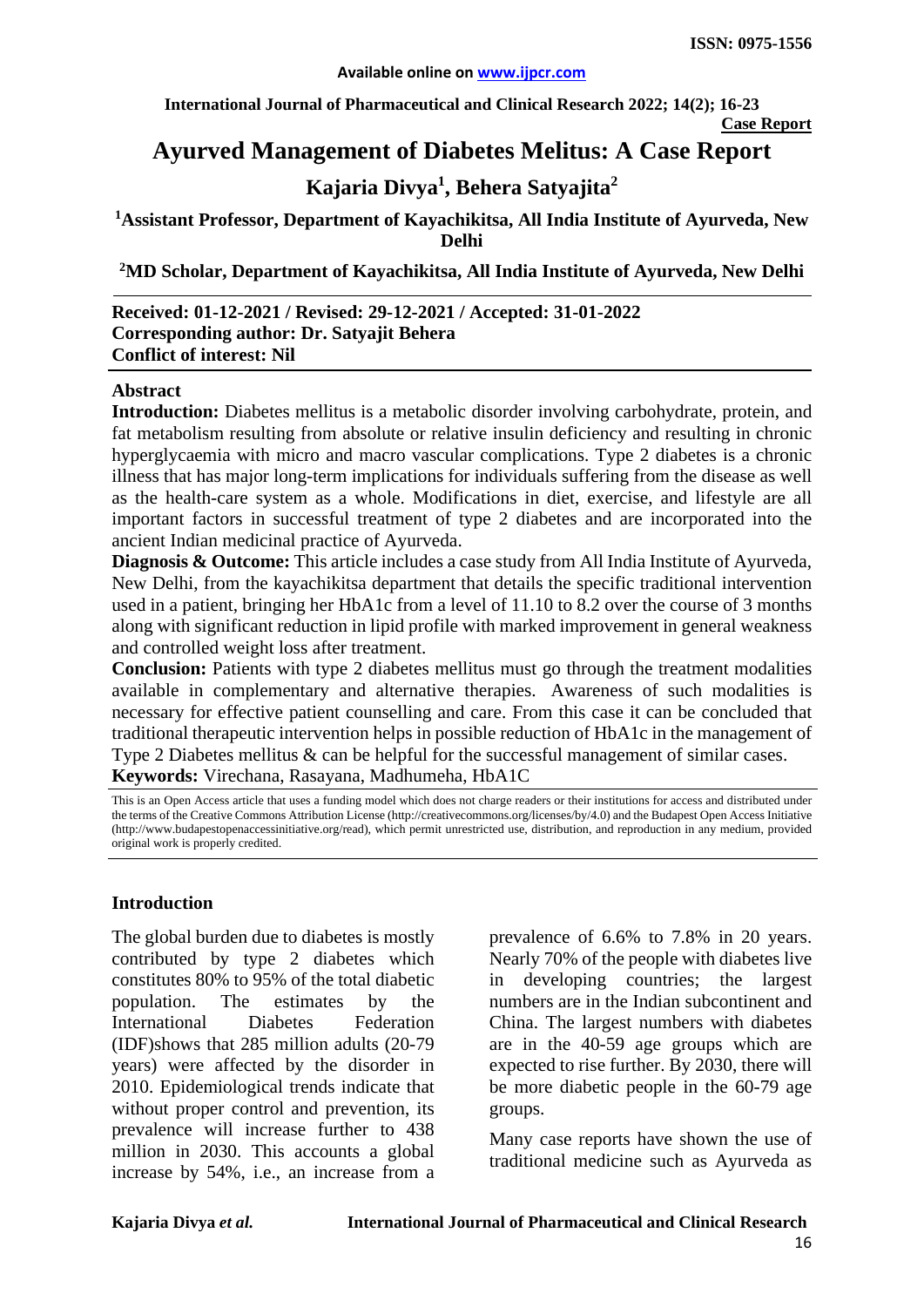being beneficial and even curative to a number of chronic illnesses including but not limited to arthritis, low back pain, hypertension, sciatica, migraine, neuropathy, parkinsonism, thyroid imbalances, liver disease, dysmenorrhea, polycystic ovarian syndrome, irritable bowel syndrome, asthma, allergies, eczema, depression, anxiety, and many others.[1] The use of Ayurveda in type 2 diabetes, a chronic, yet treatable disease, has shown marked improvement on patient outcomes in numerous case reports.[2] Type 2 diabetes involves a lack of sensitivity to insulin and the subsequent inability of the body to regulate blood glucose level.

Overtime, high blood glucose has major complications, including damage to the heart, blood vessels, kidneys, eyes, peripheral nerves, digestive system, wound healing ability, and sexual response and leads to complications during pregnancy. A small reduction in hemoglobin A1c (HbA1c) of less than 1% has been shown to have a clear association with improved patient outcomes regardless of treatment with Western pharmaceuticals or alternative and complementary medicine.[3] Because both the cause and treatment of type 2 diabetes are related to diet and lifestyle, the ancient medicinal practice of Ayurveda, which is rooted in diet and lifestyle, is a promising traditional approach to the treatment of type 2 diabetes.

## **Patient information**:

In March of 2021, a 25-year-old female presented to All India Institute of Ayurved Hospital, after the dignosis of elevated blood sugar levels with fasting blood sugar 336 mg/dl, Post prandial blood sugar 370 mg/dl and HbA1c 11.10% [Figure 1]at the time, her symptoms included weight loss, lethargy, blurred vision, reduced concentration, and burning sensation of the bilateral feet. she was first diagnosed with type 2 diabetes. Her symptoms gradually

developed and worsened in severity over the course of last 1 year. she had been prescribed oral agents for the management of his blood sugar levels by the allopathic physician who made the diabetes diagnosis, which she took for 1 month prior to visit All India Institute of Ayurved. In march 2021 she had taken certain ayurved medicines including Nisha amalaki churna 3gm along with trikatu churna 2gm bid, sudarshan churna 2gm bid, samsamani vati 2tab tid, jamun beej churna 2gm along with gudmar churna 2gm for a period of 3 month. After 3 month of treatment there was no such marked improvent in reduction in blood glucose level neither it was significantly decreased nor increased, fasting blood sugar found to be 290 and post prandial blood sugar was 320 after 3 months. Then considering it as bahudosa avastha patient is adviced to undergone shodhana therapy and from 9/7/21 she was advised to take deepana pachana medications for 4 days, snehapana for 5 days then abhyanga swedana followed by virechana, after that within a period of 15 days HbA1c level eventually reduced from 11.10% to 8.2%.[Figure 2] with significant improvement in subjective symptoms like improvement in general weakness and controlled weight loss. she was able to taper off the oral allopathic medications due to controlled blood glucose level during the course of the treatment.

# **Clinical findings:**

On examination there was no pallor, icterus, clubbing, cyanosis, lymphadenopathy, or oedema, her weight was 48 kg, blood pressure was 110/75mmhg, and pulse rate was 80/min, Temperature- 99.5  $F^0$ . Personal history revealed regular bowel and bladder movement along with good appetite and sleep. Her menstrual cycle was normal. Systemic examination revealed normal heart sound without any other significant findings. Chest examination revealed normal breathing sound. She was well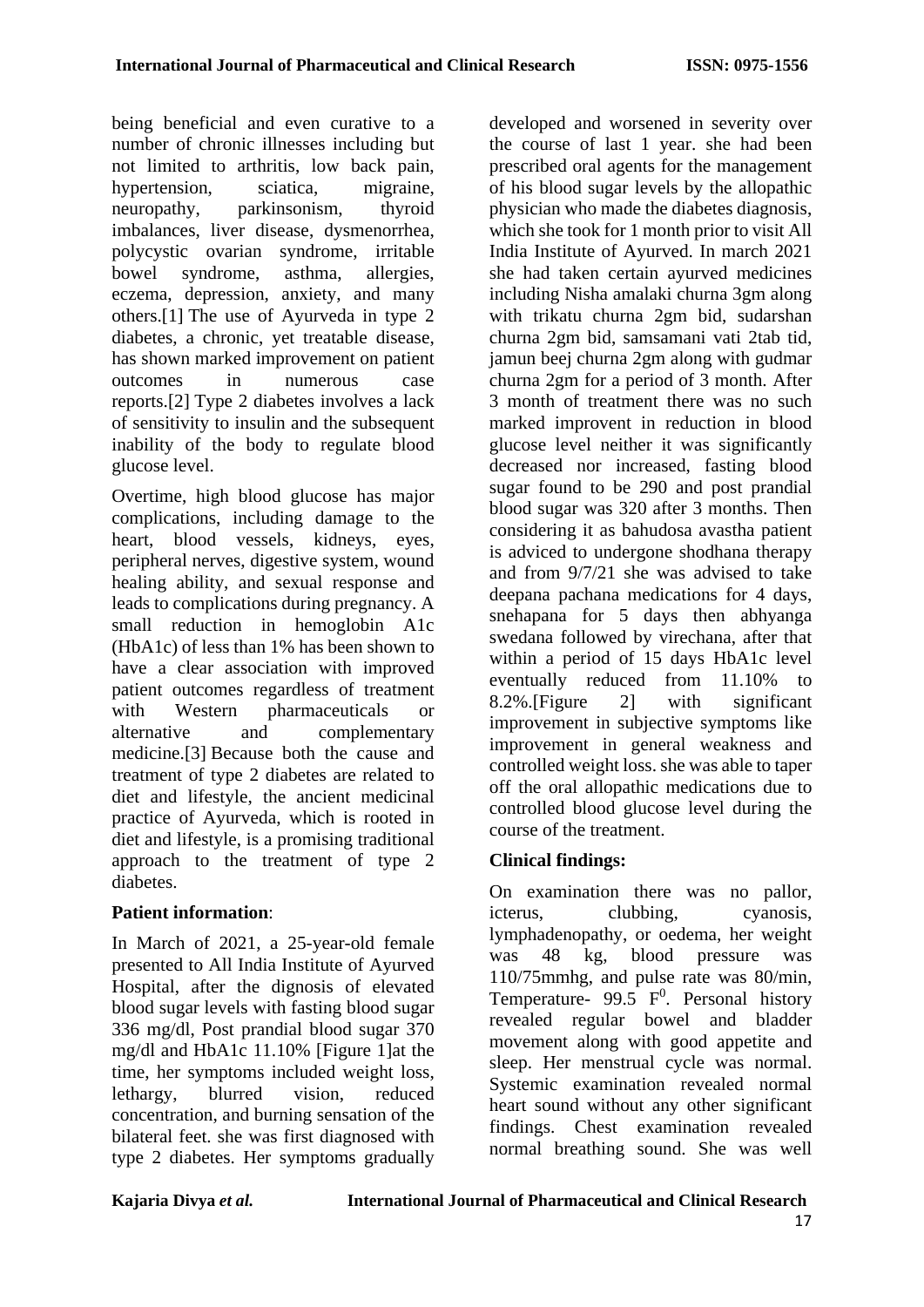conscious and oriented suggesting normal higher functions with intact sensory and motor systems.

**Table 1**: shows clinical symptomology of the patient on the timeline recorded from before treatment, during treatment and after treatment.

## **Time line:**

| <b>Table 1: Symptoms Assessment Chart</b> |         |         |         |         |  |  |
|-------------------------------------------|---------|---------|---------|---------|--|--|
| Clinical outcome measures                 | 9/7/21  | 12/7/21 | 17/7/21 | 23/7/21 |  |  |
| Coating of tongue                         | Present | Absent  | Absent  | Absent  |  |  |
| Lethargy                                  | Present | Present | Absent  | Absent  |  |  |
| Loss of concentration                     | Present | Present | Present | Reduced |  |  |
| Burning sensation in feet                 | Present | Present | Reduced | Absent  |  |  |
| <b>Blurred Vision</b>                     | Present | present | Present | Reduced |  |  |

| <b>Table 2: Diagnostic assessment</b> |        |         |         |            |  |  |  |
|---------------------------------------|--------|---------|---------|------------|--|--|--|
| <b>Lab Investigation</b>              | 9/7/21 | 12/7/21 | 17/7/21 | 23/7/21    |  |  |  |
| FBS(mg/dl)                            | 290    | 286     | 193     | 143        |  |  |  |
| PPBS(mg/dl)                           | 320    | 300     | 280     | <b>180</b> |  |  |  |
| <b>Mean Glucose</b> (mg/dl)           | 271.87 |         |         | 188.64     |  |  |  |
| HbA1c                                 | 11.10  |         | -       | 8.2        |  |  |  |



**Figure 1: Diagnostic assessment**

|  |  | Table 3: Blood sugar level during deepana pachana |  |
|--|--|---------------------------------------------------|--|
|  |  |                                                   |  |

| Date    | Fasting Blood Sugar(mg/dl) | Post Prandial Blood Sugar(mg/dl) |
|---------|----------------------------|----------------------------------|
| 9/7/21  | 290                        | 320                              |
| 10/7/21 | 298                        | 330                              |
| 11/7/21 | 288                        | 300                              |
| 12/7/21 | 280                        | 310                              |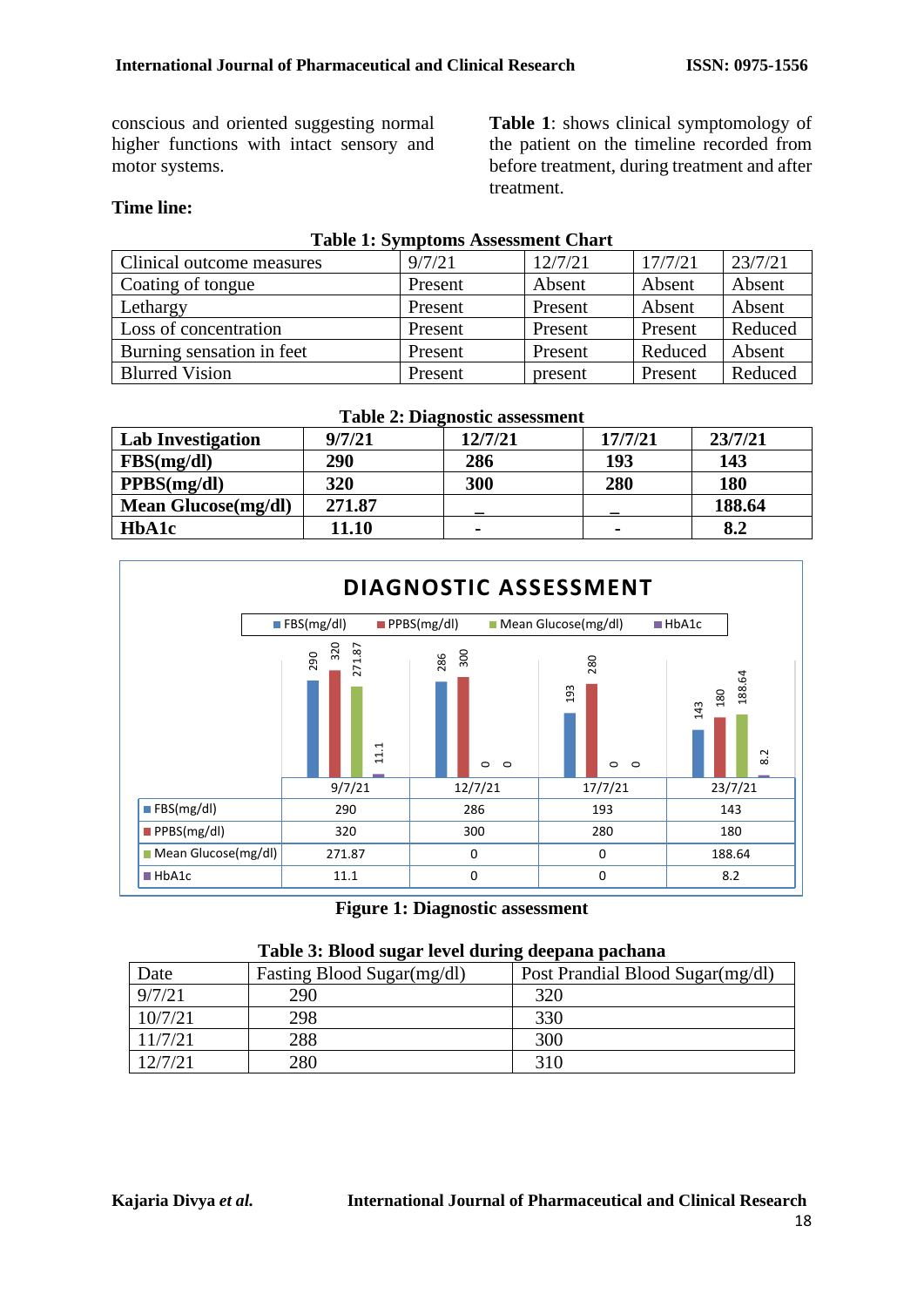

**Figure 2: Blood sugar during deepana pachana**

| Table 4: Blood sugar level during snehapana |                            |                                  |  |  |  |
|---------------------------------------------|----------------------------|----------------------------------|--|--|--|
| Snehapana                                   | Fasting Blood Sugar(mg/dl) | Post Prandial Blood Sugar(mg/dl) |  |  |  |
| Day $1(13/7/21)$                            | 286                        | 300                              |  |  |  |
| Day $2(14/7/21)$                            | 211                        | 288                              |  |  |  |
| Day $3(15/7/21)$                            | 249                        | 300                              |  |  |  |
| Day $4(16/7/21)$                            | 193                        | 280                              |  |  |  |
| Day $5(17/7/21)$                            | 177                        | 240                              |  |  |  |



**Figure 3: Blood sugar during Snehapana**

### **Therapeutic focus & Assessment:**

After assessment of the ama lakshana deepana pachana medications along with light diet was adviced, for this Nagarmotha churna 3gm along with Trikatu churna 2gm was selected. After 4 days of deepana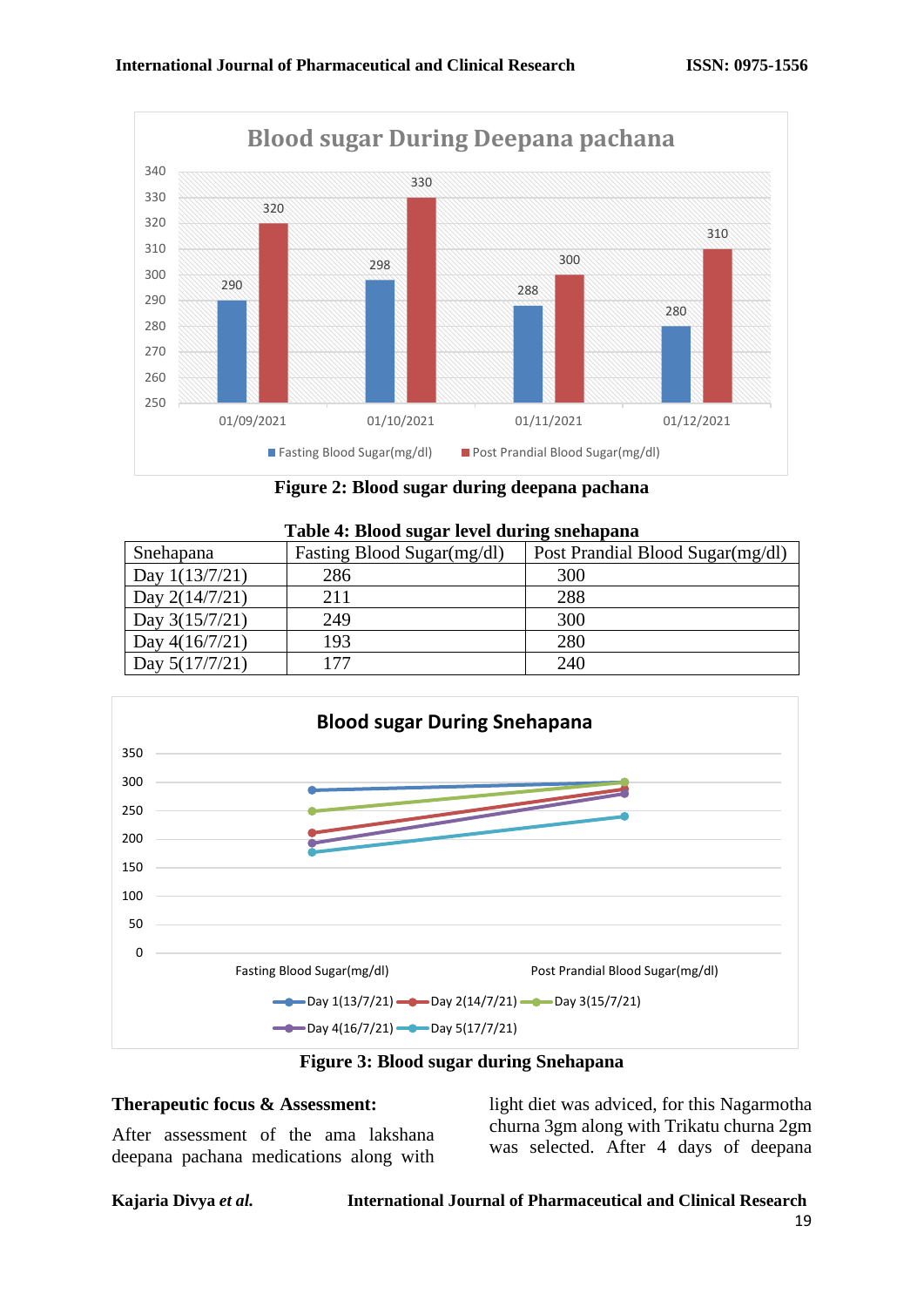pachana ama lakshana gets disappeared. Then snehapana was done for 5days with panchatikta ghrita, initially it was 40 ml after assessing the agni bala and deha bala, then on day 2 it was 90 ml, on day 3 it was 150ml, on  $4<sup>th</sup>$  day it was 200ml and on  $5<sup>th</sup>$ day it was 250ml. after that samyak snigdha lakhana was attained. then sarvanga abhyanga was done for 2days with tila taila and vaspa swedana with dashamool kwath.Then virechana given with trivrit avaleha 70gm, kutki churna 10gm, triphala kwath 100 ml. Patient had a total number of 17 virechana vegas, after that considering it as madhyama sudhi peyadi samsarjana karma was planned for 5 days where she was advised to take peya, vilepi, krita akrita yusa as per the classical reference.

*Rasayana* **Therapy (rejuvenation therapy):** After completion of treatment, patient was given Amalaki churna before food with luke warm water for *Rasayana* in the dose of 3gm/ daily for 3 months.

#### **Observations and Outcome**:

Subjective assessment was done after each karma i.e after deepana pachana, after snehapana and after virchana. After deepana pachana there was complete absent in coating on tongue. After snehapana there was reduction in lethargy, blurred vision, loss of concentration, numbness in feet. after virechana there was complete absent of lethargy, blurred vision, numbness in feet with improvement in concentration. Fasting blood sugar (FBS) reduced from 336mg/dl to 280mg/dl, Post prandial blood sugar (PPBS) reduced from 370mg/dl to 300 mg/dl after deepana pachana. FBS reduced to 177mg/dl and PPBS reduced to 240mg/dl after snehapana.After virechana FBS reduced to 143mg/dl and PPBS reduced to 180mg/dl ,HbA1c reduced to 8.2 and Mean Plasma Glucose level reduced from 271.87mg/dl to 188.64mg/dl.

**Figure 2(After Treatment)** 

| <b>Name</b>                      |                                                                                                                                                                  |                                     | vyrkvars that impacts life |                                        |                                                                                                                                       |                                                                    |                                                                                                                                                                                                                                                                                                                                                                   |
|----------------------------------|------------------------------------------------------------------------------------------------------------------------------------------------------------------|-------------------------------------|----------------------------|----------------------------------------|---------------------------------------------------------------------------------------------------------------------------------------|--------------------------------------------------------------------|-------------------------------------------------------------------------------------------------------------------------------------------------------------------------------------------------------------------------------------------------------------------------------------------------------------------------------------------------------------------|
| Age/Gender                       | <b>Miss. HARLEEN</b>                                                                                                                                             |                                     |                            |                                        |                                                                                                                                       |                                                                    |                                                                                                                                                                                                                                                                                                                                                                   |
| Referred by                      | 26 Years/Female                                                                                                                                                  |                                     |                            |                                        | Immuno Diagnostics Pvt. Ltd.                                                                                                          |                                                                    |                                                                                                                                                                                                                                                                                                                                                                   |
| Referring Centre                 | Dr. NIMHI RASTOGIL                                                                                                                                               | Barrinde No.                        | 10926645                   |                                        |                                                                                                                                       |                                                                    | CIN No. U74599DL1979PTC009991                                                                                                                                                                                                                                                                                                                                     |
| Sample Tested In                 | <b>SARTHAK MEDICAL CENTRE</b>                                                                                                                                    | Reg. No                             | 0012103050545              |                                        | Leading Immuno Assays Laboratory of Northern India                                                                                    |                                                                    |                                                                                                                                                                                                                                                                                                                                                                   |
| Client Address                   | Whole Blood EDTA                                                                                                                                                 | Callected On:<br><b>Rennised On</b> | 05-Mai: 2021-02:34 PM      |                                        | NABL ACCREDITED & ISO 9001:2015 CERTIFIED LABORATORY                                                                                  |                                                                    |                                                                                                                                                                                                                                                                                                                                                                   |
|                                  | <b>MALVIVA NACIAR</b>                                                                                                                                            | <b>Reported Div</b>                 | 05-Har-2021 02:36 PM       |                                        |                                                                                                                                       |                                                                    |                                                                                                                                                                                                                                                                                                                                                                   |
|                                  |                                                                                                                                                                  | Report Status                       | 05-Mar-2021 DK 15, PM      |                                        |                                                                                                                                       | <b>THE REAL PROPERTY AND REAL PROPERTY</b>                         |                                                                                                                                                                                                                                                                                                                                                                   |
| <b>Test Name</b>                 | <b>HAEMATOLOGY</b>                                                                                                                                               |                                     | Final Report               |                                        |                                                                                                                                       |                                                                    |                                                                                                                                                                                                                                                                                                                                                                   |
|                                  | <b>Results</b><br>Unite                                                                                                                                          | <b>Bin Ref. Interval</b>            | Mathod                     |                                        | 1.2107211321                                                                                                                          | <b>Agn/Ginate</b>                                                  | 25 Yrs/Female                                                                                                                                                                                                                                                                                                                                                     |
| <b>HbA1C</b>                     |                                                                                                                                                                  |                                     |                            | Reference No.                          | <b>ME HARLEEN</b>                                                                                                                     |                                                                    | KSD-AIL                                                                                                                                                                                                                                                                                                                                                           |
| HbA1C, GLYCOSYLATED Hb           |                                                                                                                                                                  |                                     | 999                        | Pris Name                              | NA                                                                                                                                    |                                                                    |                                                                                                                                                                                                                                                                                                                                                                   |
| Expected Values                  | 11.10                                                                                                                                                            | 3.040                               | <b>HPLC</b>                | Referred By                            | $+23$ -Jul-2021                                                                                                                       | Date                                                               | 23-Jul-2021                                                                                                                                                                                                                                                                                                                                                       |
| Non-Diabetic                     | 0.0                                                                                                                                                              |                                     |                            | Simple Collection Data/Tirty           | 123-Jul-2021 04:36PM                                                                                                                  | Approved Date                                                      | 23-Jul-2021 05:11PM                                                                                                                                                                                                                                                                                                                                               |
| <b>Good Commit</b>               | $8 - 7.0$                                                                                                                                                        |                                     |                            | Sample Robert Har Date Time            | ATTA                                                                                                                                  | <b>Report From Time</b>                                            | :24-3-01-2021 (06:40 AM)                                                                                                                                                                                                                                                                                                                                          |
| Weak Control                     | $0.8 - 0.$                                                                                                                                                       |                                     |                            | Sample From                            |                                                                                                                                       |                                                                    |                                                                                                                                                                                                                                                                                                                                                                   |
| Poor Control                     | -8.0                                                                                                                                                             |                                     |                            |                                        |                                                                                                                                       |                                                                    | <b>Biological Reference Interval</b>                                                                                                                                                                                                                                                                                                                              |
| Comment                          |                                                                                                                                                                  |                                     |                            |                                        |                                                                                                                                       | <b>Observed Value</b>                                              |                                                                                                                                                                                                                                                                                                                                                                   |
|                                  | Glycosylated Jib is a normal adult Hb which is covalently branded to a glucose molecule. Glycosylated Hb concentration is dependent on the average Stood         |                                     |                            | <b>Test Description</b>                |                                                                                                                                       | <b>HAEMATOLOGY</b>                                                 |                                                                                                                                                                                                                                                                                                                                                                   |
|                                  | glucose concentration and is stable for the life of the RBC (120 days). Olycohaemoglobin serves as nutable marker of metabolic control of datestics his.         |                                     |                            |                                        | 8.2                                                                                                                                   |                                                                    | $4.5 - 6.4%$                                                                                                                                                                                                                                                                                                                                                      |
|                                  | estimation is unaffected by diet, insulis, exercise on day of testing and thus reflects average blood glucose levels over a period of last several weeks resemb- |                                     |                            | <b>HbA1c (Glycated Haemoglobin)</b>    |                                                                                                                                       |                                                                    |                                                                                                                                                                                                                                                                                                                                                                   |
|                                  | There is a 3 - 4 week time before percent Glycohaemoglobin reflects changes in blood glucose levels.                                                             |                                     |                            | High Pressure Liquid Christmastery     |                                                                                                                                       |                                                                    |                                                                                                                                                                                                                                                                                                                                                                   |
| <b>ESTIMATED AVERAGE GLUCOSE</b> |                                                                                                                                                                  |                                     |                            |                                        |                                                                                                                                       |                                                                    | In state qualitative determination of HbAIs in whole blood is stated in long term manholog of glycomic Tar HbAIs (evil consistent with the more glucose concernation perculing a                                                                                                                                                                                  |
|                                  | 271.87<br>mald).                                                                                                                                                 | $68 - 125$                          | Calculated                 |                                        |                                                                                                                                       |                                                                    | the course of the pattern, recent knows (appear - 0.4 weeks) and therefore pursicle analyzout of the information for givenine monitoring than to determinations of blood glasses<br>sensory gluons. It is recommended that the determination of HLAAs be performed at leasersh of 4.6 works chrong Dubetes Mellins Deemyr, Results of HLAAs should be assessed to |
|                                  | Result rechecked and verified for abnormal cases                                                                                                                 |                                     |                            |                                        | commence with the putche's medical history, clarical coaminations and other findings.                                                 |                                                                    | ma/dL                                                                                                                                                                                                                                                                                                                                                             |
|                                  | *** End Of Report ***                                                                                                                                            |                                     |                            | Mean Plasma Glucose                    |                                                                                                                                       | 188.64                                                             |                                                                                                                                                                                                                                                                                                                                                                   |
|                                  |                                                                                                                                                                  |                                     |                            |                                        |                                                                                                                                       |                                                                    | Mem Plasmo Giucos: il tascal en contratol Average Claicos: (eAG) salue c, lo date) according to Matimal Glycolenneglobin Statelindication Program (NOPP) utieria                                                                                                                                                                                                  |
|                                  |                                                                                                                                                                  |                                     |                            |                                        |                                                                                                                                       |                                                                    |                                                                                                                                                                                                                                                                                                                                                                   |
|                                  |                                                                                                                                                                  |                                     |                            | Reference Range (HBA1c) :              |                                                                                                                                       |                                                                    |                                                                                                                                                                                                                                                                                                                                                                   |
|                                  |                                                                                                                                                                  |                                     |                            | $4.5 - 6.4\%$<br>Good costrol          |                                                                                                                                       |                                                                    |                                                                                                                                                                                                                                                                                                                                                                   |
|                                  |                                                                                                                                                                  |                                     |                            | $0.5 - 7.456$<br>Fair control          |                                                                                                                                       |                                                                    |                                                                                                                                                                                                                                                                                                                                                                   |
|                                  |                                                                                                                                                                  |                                     |                            | Above - 7.5%<br>Poer control           |                                                                                                                                       |                                                                    |                                                                                                                                                                                                                                                                                                                                                                   |
|                                  |                                                                                                                                                                  |                                     |                            |                                        |                                                                                                                                       |                                                                    |                                                                                                                                                                                                                                                                                                                                                                   |
|                                  |                                                                                                                                                                  |                                     |                            | Reference Range (Average Blood Sugar): |                                                                                                                                       |                                                                    |                                                                                                                                                                                                                                                                                                                                                                   |
|                                  |                                                                                                                                                                  |                                     |                            |                                        |                                                                                                                                       |                                                                    |                                                                                                                                                                                                                                                                                                                                                                   |
|                                  |                                                                                                                                                                  |                                     |                            | Excellent control : 90 - 120 mg/dl     |                                                                                                                                       |                                                                    |                                                                                                                                                                                                                                                                                                                                                                   |
|                                  |                                                                                                                                                                  |                                     |                            | 121 - 150 mg/dl<br>Good control        |                                                                                                                                       |                                                                    |                                                                                                                                                                                                                                                                                                                                                                   |
|                                  |                                                                                                                                                                  |                                     |                            | Average control : 151 - 180 mg/dl      |                                                                                                                                       |                                                                    |                                                                                                                                                                                                                                                                                                                                                                   |
|                                  |                                                                                                                                                                  |                                     |                            | Action suggested: 181-210 mg/dl        |                                                                                                                                       |                                                                    |                                                                                                                                                                                                                                                                                                                                                                   |
|                                  |                                                                                                                                                                  |                                     |                            | >211 mg/di<br>Panie value              |                                                                                                                                       |                                                                    |                                                                                                                                                                                                                                                                                                                                                                   |
|                                  |                                                                                                                                                                  |                                     |                            |                                        | [Nate: Average blood sugar values is calculated from bhal c value and it indicates average blood sugar level over past firee months.] |                                                                    |                                                                                                                                                                                                                                                                                                                                                                   |
|                                  |                                                                                                                                                                  |                                     |                            |                                        |                                                                                                                                       |                                                                    |                                                                                                                                                                                                                                                                                                                                                                   |
|                                  |                                                                                                                                                                  |                                     |                            |                                        |                                                                                                                                       | For any queries and home visit-contact +918373928272, 011-49384660 |                                                                                                                                                                                                                                                                                                                                                                   |
|                                  |                                                                                                                                                                  |                                     |                            |                                        |                                                                                                                                       | *** End Of Report ***                                              |                                                                                                                                                                                                                                                                                                                                                                   |
|                                  |                                                                                                                                                                  |                                     |                            | Laboratory is NABL Accredited          |                                                                                                                                       |                                                                    |                                                                                                                                                                                                                                                                                                                                                                   |
|                                  |                                                                                                                                                                  |                                     |                            |                                        |                                                                                                                                       |                                                                    |                                                                                                                                                                                                                                                                                                                                                                   |
|                                  |                                                                                                                                                                  |                                     |                            |                                        |                                                                                                                                       |                                                                    |                                                                                                                                                                                                                                                                                                                                                                   |
|                                  | <b>NOWANT</b>                                                                                                                                                    |                                     |                            |                                        |                                                                                                                                       |                                                                    |                                                                                                                                                                                                                                                                                                                                                                   |
|                                  | Dr. Preeti Akshat Malik                                                                                                                                          |                                     |                            |                                        |                                                                                                                                       |                                                                    |                                                                                                                                                                                                                                                                                                                                                                   |
|                                  | Pathologist (M.D., Pathology)                                                                                                                                    |                                     | Page                       |                                        |                                                                                                                                       |                                                                    |                                                                                                                                                                                                                                                                                                                                                                   |
| <b>UNITED</b>                    |                                                                                                                                                                  |                                     |                            |                                        |                                                                                                                                       |                                                                    |                                                                                                                                                                                                                                                                                                                                                                   |

## **Figure 1(Before Treatment)**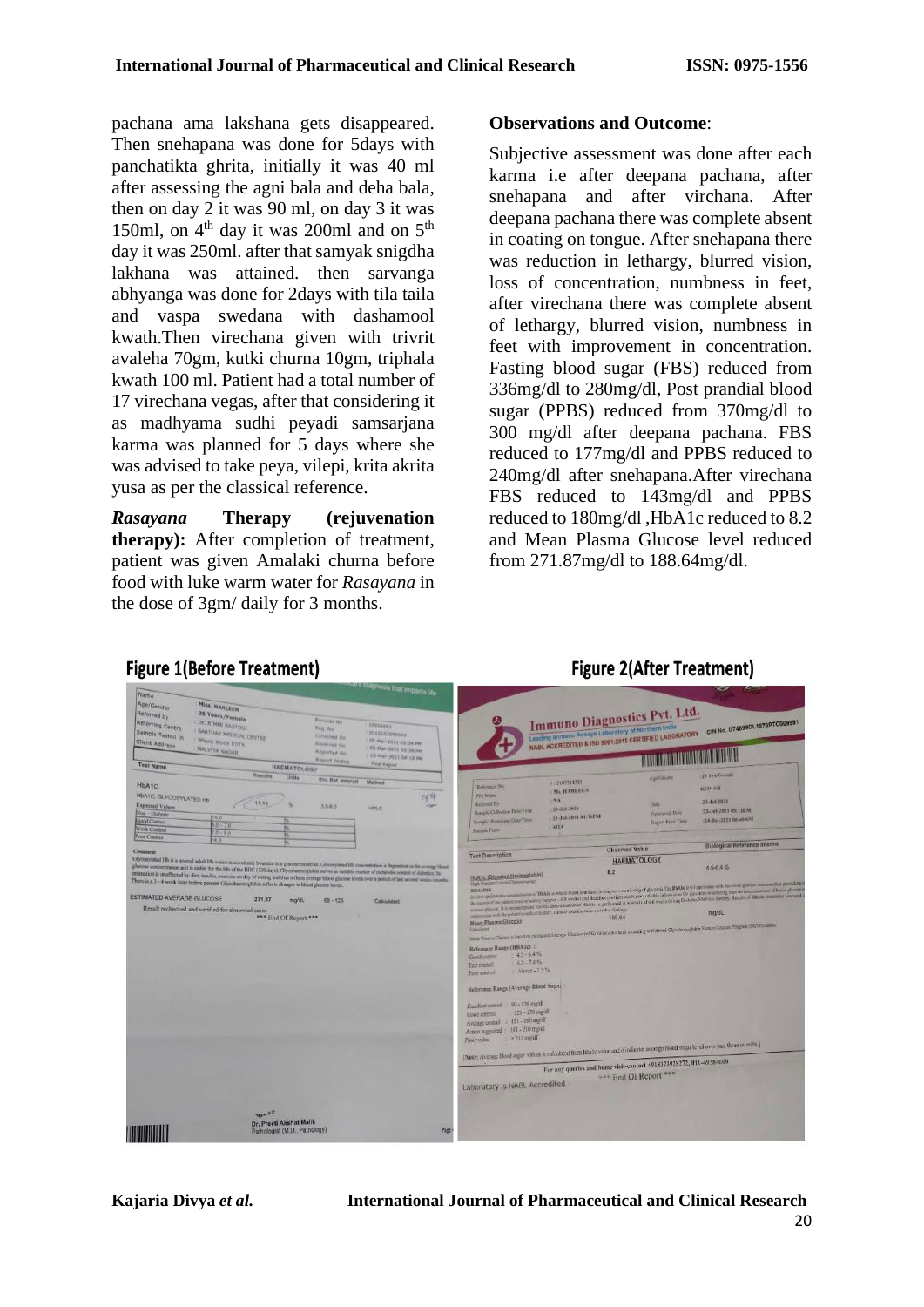#### **Discussion**:

In Ayurveda, DM type 2 can be correlated with Madhumeha. According to Ayurvedic texts, DM and all Pramehas (urinary disorders) start with the derangement of kapha that spreads throughout the body and mixes with fat (Meda) that is similar in physical properties to kapha (mucus). Kapha mixed with fat passes into the urinary system, thereby interfering with normal urine excretion. Vitiated pitta, vata, and other body fluids (malas) may also be involved in this blockade.This blockade is believed to be the cause of frequent urination observed in DM. Madhumeha is a disease in which urine of the patient is sweet like honey and quantitatively increased as well as astringent, pale and rough (ruksha guna) in quality and the whole body of Madhumehi becomes sweet[3] . Madhumeha may not be described precisely in Ayurveda, but it points in the direction of the current knowledge about the disease with respect to neurological damage and insulin (Ojas) malfunctioning at the production (degeneration of islets of Langerhans in the pancreas) or at the utilization levels. The involvement of tissues (dushyas) leading to blood vessels, kidney, eye, and nerve damage is also described in Ayurveda as major complications. DM is described not only as a condition of Madhumeha (sugar loss in urine), but also as a condition of Ojomeha (immunity and hormone loss) in Ayurveda for the purpose of treatment. Ayurvedic therapies generally provide relief without any adverse effects even after prolonged administration. Following are the body constituents that are mainly involved in the pathogenesis to precipitate the disease Madhumeha.

On the basis of various references, the Samprapti Ghataka of Madhumeha are described as follows

**Srotasa**: Mutravaha, Udakavaha, Medovaha

**Srotodushti**: Sanga, Atipravritti **Agni:** Vaishamya of all Agnis (or Dhatvagnimandya) **Adhisthana:** Basti, **Ama**: Medogata (Ama produced due to Jatharagni mandya and dhatwagni mandya)

**Dosha**: **Kapha**: Bahu and Abaddha – in Avaranajanya Madhumeha, Kshina – in Kshayajanya Madhumeha

**Pitta**: Vriddha – in Avaranajanya Madhumeha, Kshina – in Kshayajanya Madhumeha

**Vata:** Avrita – in Avaranajanya Madhumeha,Vriddha – in Kshayajanya Madhumeha

**Dushya**: Rasa, Rakta, Mamsa, Meda, Majja, Vasa, Shukra, Oja, Lasika, Kleda[4] and Sweda[5].

Virechana is one of the Panchakarma therapies wherein purgation is induced by drugs and it specifically aims at the elimination of excessive Pitta Dosha along with shleshma and other doshas from the body. Vitiated Dosha is the basic factor in the manifestation and progress of any disease. Panchakarma therapy, specifically the Samshodhana like Virechana, is one of its kinds which aims at the elimination of vitiated Doshas from the body so that the disease could be prevented or if the pathology has already established, treated in the most effective manner. As per Ayurveda the, Virechana drug acts in Pachyamana Awastha i.e. the digestion of drug is in progress. Virechana Karma is the act of expelling Doshas through Adhobhaga i.e. Guda[6]. It is less stressful procedure, less possibility of complications and more acceptable to all classes of patients. It is considered the best treatment for morbid and increased Pitta Dosha[7]. Virechana is even a treatment for Pitta Samsargaja Doshas, Kapha Samsrista Doshas and also for Pitta Sthanagata Kapha. It is worth mentioning that Virechana, unlike the modern purgatives, is not merely an act to open the bowel, but is a complete therapeutic measure which has systemic as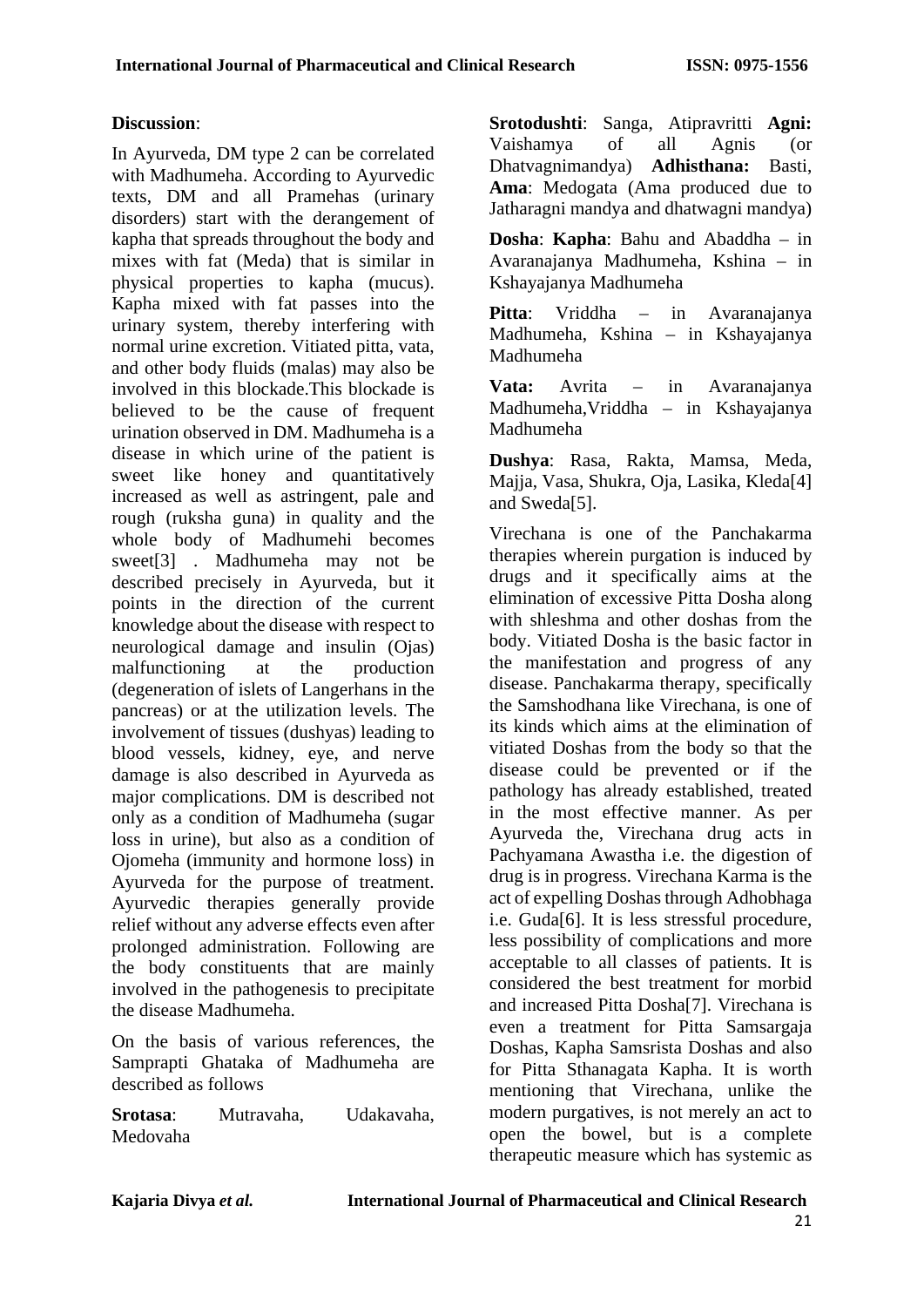well as local effects. Virechana removes aggravated Pitta and clears all channels of body, Jatharagni gets kindled and lightness sets in[8]. Virechana drugs are having Ushna, Sukshma, Vikashi, Teekshna, Vyavayi and Adhobhaga Prabhava properties. These drugs consist of Prithvi and Jala Mahabhootas which are heavy in nature and thus help in expulsion of Dosha from Adhobhaga. They get absorbed and due to Virya it reaches to the Hridaya then the Dhamanies and thereafter it reaches to macro and microchannels of the body. In Madhumeha, the therapeutic efficacy of Virechana karma can be illustrated through two pathways;

• Firstly, Virechana karma removes bahu drava shleshma and pitta from Vayu sthana which leads to Pradeepan of dhatwagni which in turn results in maintenance of Dosha-dhatu equilibrium which is beneficiary for the formation of Uttarottar dhatu and their nourishment. Each and every cell gets nourished through Rasa & Rakta dhatu which enhances the production of essence of dhatus Oja in the body which is responsible for vyadhikshamatva (immunity). Decrement of Oja is the major casualty in Madhumeha which gets corrected through Virechana.

• Secondly, Virechana directly acts on Liver which is the main site of all enzymatic activities thereby increasing the metabolic activity. Thus Virechana corrects the malproduction of glucose in the liver and brings a state of equilibrium thereby suppressing the signs & symptoms of Madhumeha (DM Type 2).

Also it causes Samprapti Vighatana of the disease Madhumeh

**Virechana effect at Dosha level**-Virechana is told as the best treatment of Pitta but it is also a treatment of Kapha Dosha esp. which is situated in Pitta sthana. Kapha Dosha has similar property to that of Meda Dhatu & Kleda, which is major Dushya involved in the pathology of Madhumeha.

**Effect at Dhatu level**- According to Acharya Charaka, all the Poorvarupa in Prameha roga is due to Meda dhatu pradushti and Acharya Kashyapa mentioned that Shuddhi of Saptadhatus take place with the Virechana karma. Hence in majority of the Dhatu pradoshaja Vikaras, Virechana karma is more beneficial.

**Effect at Ama and Agni**- As it is a disorder arising due to vitiation of Agni mainly, Dhatwagni. Virechana removes Avarana of Vayu in Kostha. It also corrects the Medo Dhatwagni. Therefore, the formation of Uttarottar dhatu is increased, while the formation of Meda & Kleda is decreased.

**Effect at Srotas level** - Mutravaha, Udakavaha, Medovaha Vaigunya are involved in pathogenesis of Madhumeha which will be corrected by Virechana. So, by breaking pathology at Srotas level it pacifies the disease.

### **Conclusion**:

Diabetes Mellitus Type 2 can be co related to Prameha and Madhumeha described within the topic "Prameha". This disease is clearly explained in Ayurveda. Virechana karma can be highly efficient in relieving sign & symptoms of DM Type 2 by acting at the root level of disease pathology. Thus Virechana can be used for the effective and safe management for cases of DM Type 2.

## **Patient Perspective:**

The patient was very much satisfied with the improvement in illness. She willingly adopted each and every recommendations and followed throughout her treatment.

### **Informed Consent**

Informed consent was taken from the patient for this case report, this approach may be useful for clinical practices and further studies on treating Diabetes mellitus type2.